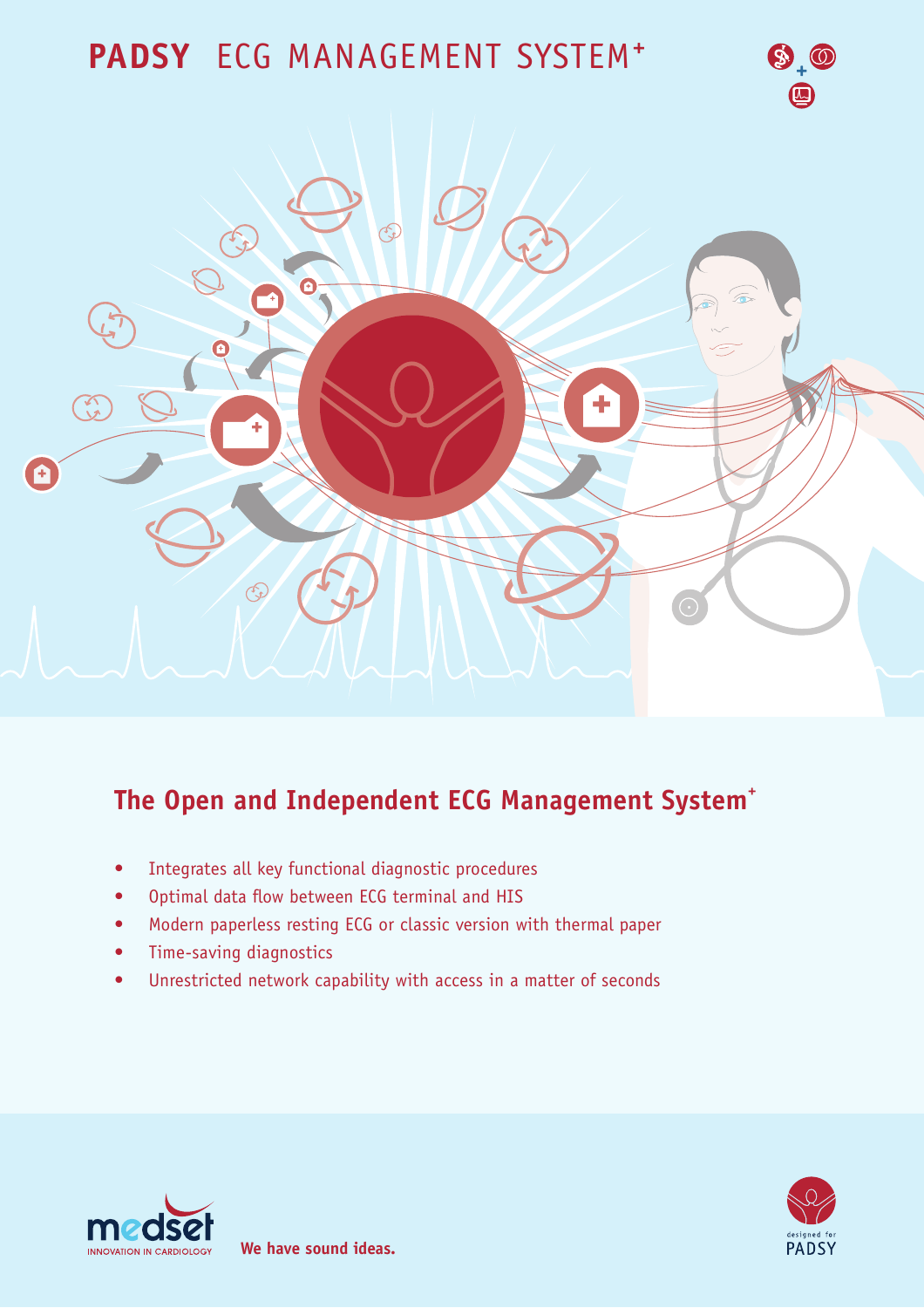



PADSY ECG Management System



### Data Management System for a Healthy Heart

A reliable diagnosis is essential if your patients are to receive the best possible cardiac care. To be able to assess their health status correctly and efficiently, quick access to all examination results is vital. The PADSY ECG Management System ensures that all of your functional diagnostic data are collated, analysed and assessed by a single system. You will have access to all medical data on any computer throughout the hospital network, and at any time. PADSY not only manages PC ECG and blood pressure data, but also combines this data with the results of all other important medical examination systems in your department. Essential administrative tasks are minimized, giving you more time to devote to your patients.

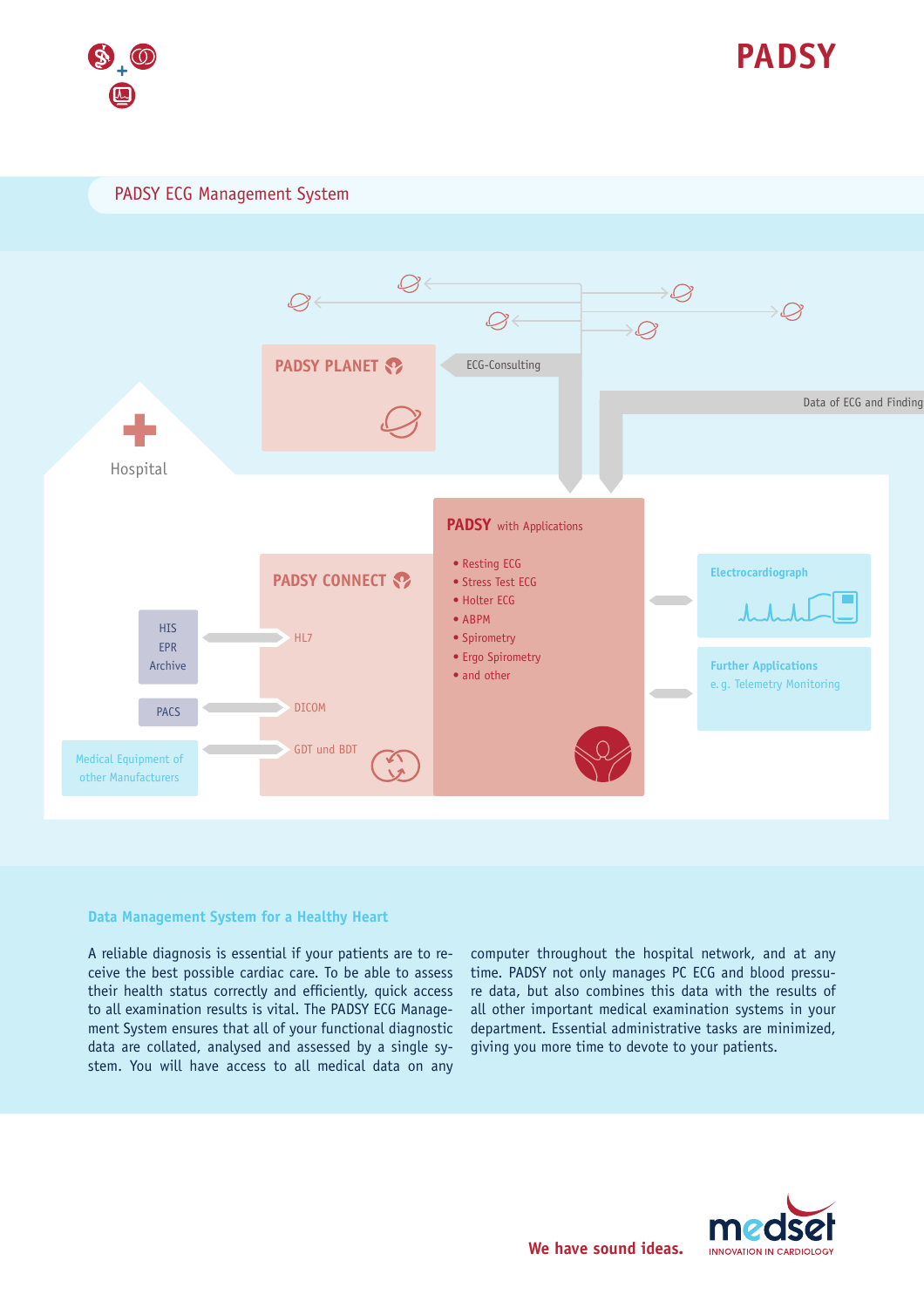# ECG MANAGEMENT SYSTEM<sup>+</sup>



### ... safeguards your investments.

Adapt your investment to your individual requirements. Start with a simple ECG system, and build up your ECG Management System one step at a time.

#### ... is open.

The open PADSY system is a simple solution for linking up all relevant devices and systems within your organization. The open structure makes it easier to embark on the next step of your investment programme.

# ... is network-ready.

PADSY offers built-in network capability as standard, at no additional cost. Our flexible licensing system gives you appropriate solutions for your workplaces, helping to optimize your organization. You can even cooperate efficiently with your medical colleagues outside the hospital, e.g. using CARDIOLIGHT PLANET - the sophisticated cooperation software for long-term ECG analysis partnerships.

#### ... supports your workflow.

Quick and efficient work can only be achieved if all functions and resources are utilized in the best possible manner. PADSY particularly supports this process thanks to its uniform operating structure and the fact that all applications are incorporated into a single software product.

### ... means flexible ECG management.

If you would like to finally make the switch to modern ECG processing, but cannot yet do without conventional ECG thermal array printers, PADSY offers the perfect solution. PADSY works in harmony with all current Nihon-Kohden ECG printers, sending patient data to the electrocardiographs and taking over the registered ECGs. On request, this can of course also take place wirelessly.

#### ... CONNECT is the missing link.

PADSY CONNECT takes care of HIS-integrated documentation and automates the flow of data to and from the HIS. Naturally, diagnostic systems of other manufacturers can also be hooked up to PADSY CONNECT.

#### **Main Features:**

- All applications in a single system: Resting and stress test ECG, long-term ECG, longterm blood pressure, pulmonary function etc.
- Mobile ECG recording with ECG printer
- Recording, measurement, analysis and diagnosis in the network
- Establishment of long-term ECG analysis partnerships over the Internet
- Any number of network clients
- Fast access to all examination data
- Efficient user administration
- Developed in line with strict quality standards as ner ISO 13485
- Open for the diagnostic systems of other manufacturers